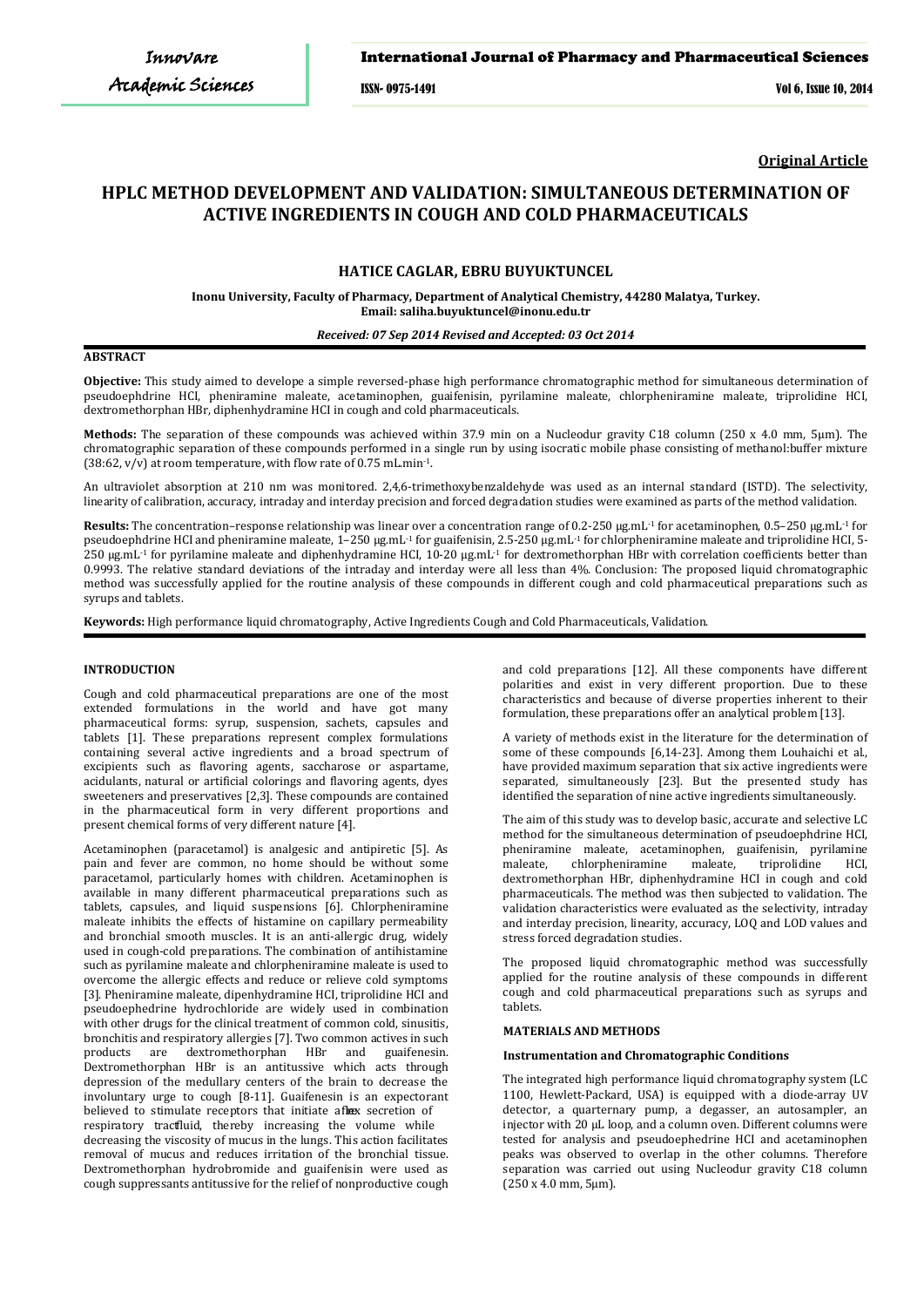The mobile phase was a mixture of 38% methanol, 62% of 80 mM KH2PO4 aqueous solution adjusted to pH 3.0, to which was added  $10\%$  (v/v) orthophosphoric acid. The mobile phase was vacuumfiltered through a 0.45 μm nylon filter and degassed on-line by micro vacuum degasser. The chromatographic separation of these compounds performed at room temperature. Analysis was run at flow rate of  $0.75$  mL min<sup>-1</sup> with 37.9 min run time. The analysis was carried out at 210, 220, 254 and 280 nm and the best separation and high peak area have been monitored at 210 nm. The injection volume was 20 μL.

# **Reagents and Chemicals**

Pheniramine maleate, acetaminophen, guaifenisin, pyrilamine chlorpheniramine dextromethorphan HBr, diphenhydramine HCI, HPLC grade methanol, sodium benzoate, 1,2-propylene glycol, citric acid, sorbitol and sodium saccharin were purchased from Sigma-Aldrich. Sodium carboxymethyl cellulose. pseudoephdrine HCl. 2.4.6carboxymethyl cellulose, pseudoephdrine HCI, 2,4,6 trimethoxybenzaldehyde, sunset yellow, and orthophosphoric acid were purchased from Fluka. Potassium dihydrogenphosphate and glycerol were obtained from Riedel-de Haën. Orange and cinnamon flavor were purchased from Eurofragance.

Water was purified (18 M $\Omega$  cm<sup>-1</sup> quality) from New Human Power I (Korea).

The commercialized pharmaceutical products used are detailed below:

*Actidem syrup* (10 mg dextromethorphan HBr, 30 mg pseudoephedrine HCI and 1.25 mg/5 mL triprolidine HCI for 150 mL) was manufactured by GlaxoSmithKline, France.

*Actifed syrup* (30 mg pseudoephedrine HCI and triprolidine HCI 1.25 mg/5 mL for 150 mL) was manufactured by GlaxoSmithKline, France.

*Aferin plus pediatric syrup* (160 mg acetaminophen, 1 mg chlorpheniramine maleate,  $15 \text{ mg}/5$  mL for  $100 \text{ mL}$ ) was manufactured by Hüsnü Arsan, Turkey.

*Benical syrup* (10 mg dextromethorphan HBr, 20 mg pseudoephedrine HCI, 2 mg/5 mLchlorpheniramine maleate for 100 mL) was manufactured by Bayer, Germany.

*Corsal syrup* (120 mg acetaminophen, 2 mg chlorpheniramine maleate, 5 mg/5 mL phenylephrine HCI for 120 mL) was manufactured by İ.E Ulagay, Turkey.

*Katarin pediatric syrup* (120 mg acetaminophen, 50 mg oxolamine citrate, 1 mg/5 mL chlorpheniramine maleate for 100 mL) was manufactured by Biofarma, Turkey.

*Kongest syrup* (160 mg acetaminophen, 2.5 mg chlorpheniramine maleate, 1 mg/5 mL phenylephrine HCI for 100 mL) was manufactured by Eczacıbaşı, Turkey.

*Peditus syrup* (120 mg acetaminophen, 50 mg guaifenesin, 6.25 mg pyrilamine maleate, 5 mg/5 mL phenylephrine HCI for 100 mL) was manufactured by Sandoz, Turkey.

*Sudafed syrup* (30 mg/5 mL pseudoephedrine HCI for 150 mL) was manufactured by GlaxoSmithKline, France.

*Benical cold film tablet* (500 mg acetaminophen, 30 mg pseudoephedrine HCI, 20 mg dextromethorphan HBr for one tablet) was manufactured by Bayer, Germany.

*Corsal capsule* (300 mg acetaminophen, 2 mg chlorpheniramine maleate, 5 mg phenylephrine HCI for one tablet) was manufactured by İ.E Ulagay, Turkey.

*Gerakon fort tablet* (650 mg acetaminophen, 10 mg phenylephrine HCI, 4 mg chlorpheniramine maleate for one tablet) was manufactured by Münir Şahin, Turkey.

*Kongest forte tablet* (650 mg acetaminophen, 4 mg chlorpheniramine maleate, 10 mg phenylephrine HCI for one tablet) was manufactured by Eczacıbaşı, Turkey.

*Sudafed syrup* (60 mg pseudoephedrine HCI for one tablet) was manufactured by GlaxoSmithKline, France.

*Theraflu forte film tablet* (650 mg acetaminophen, 10 mg phenylephrine HCI, 4 mg chlorpheniramine maleate for one tablet) was manufactured by Novartis, Switzerland.

All these medicines were purchased by local pharmacy.

### **Standard solutions and sample preparation for quantification**

Stock standard solutions of pseudoephdrine HCI, pheniramine maleate, acetaminophen, guaifenisin, pyrilamine maleate, acetaminophen, guaifenisin, pyrilamine maleate, chlorpheniramine maleate, triprolidine HCI, dextromethorphan HBr and diphenhydramine HCI were prepared in ultrapure water. The calibration curves were prepared by diluting the stock solution in the mobile phase to furnish solutions with final concentrations of 0.2-250  $\mu$ g.mL<sup>-1</sup> for acetaminophen, 0.5-250  $\mu$ g.mL<sup>-1</sup> for pseudoephdrine HCI and pheniramine maleate, 1–250 µg.mL-1 for guaifenisin, 2.5-250 µg.mL-1 for chlorpheniramine maleate and triprolidine HCI,  $5-250 \text{ µg.mL}^{-1}$  for pyrilamine maleate and diphenhydramine HCI, 10-250 µg.mL-1 for dextromethorphan HBr.

The syrup placebo was prepared wherein: Citric acid was dissolved in glycerin. Sodium benzoat, sorbitol and sodium saccharin were dissolved in ultra pure water. Sodium carboxymethyl cellulose was kept in water for swelling. Then propylene glycol, flavors and colouring agent were added to this mixture and diluted with ultrapure water to 100 mL [24]. The excipients of syrup placebo were shown in Table 1.

### **Table 1: Excipients of placebo syrup**

| <b>Excipients</b>              | Amount            |
|--------------------------------|-------------------|
| Citric Acid                    | 0.3 <sub>g</sub>  |
| Glycerin                       | 10g               |
| Propylene glycol               | 10g               |
| Sodium benzoat                 | $0.02$ g          |
| Sodium carboxymethyl cellulose | 0.1 <sub>g</sub>  |
| Sorbitol                       | 20g               |
| Sodium saccharin               | 0.04 <sub>g</sub> |
| Sunset yellow                  | enough amount     |
| Orange aroma                   | 1 drop            |
| Cinnamon aroma                 | 1 drop            |

The amounts of the commercial cough and cold liquid were depending on the drug concentration of various products. The commercial cough and cold syrups were diluted with mobile phase according to linear range of standards. The resulting solutions were vortexed for 15 min and a portion of the sample was filtered through a 0.45 µm filter before injection in the HPLC.

The mean weight of finely powdered tablets were accurately transferred into 50 mL calibrated flask and ultrapure water was added. The mixtures were extracted in the ultrasonic bath for 15 min at room temperature and diluted with ultrapure water to the mark. The solutions were filtered through a 0.45 µm filter. Then the solutions were diluted with mobile phase depending on the drug concentration of various products. All preparations were performed in three replicates.

### **System Suitability Tests**

As system suitability test is an integral part of chromatographic methods development and it is used to verify that the system is adequate for the analysis to be performed, the parameters for pseudoephdrine HCI, pheniramine maleate, acetaminophen, guaifenisin, pyrilamine maleate, chlorpheniramine maleate, triprolidine HCI, dextromethorphan HBr and diphenhydramine HCI were evaluated. Several parameters may be used to demonstrate that the chromatographic system as a whole continues to be fit for the intended purpose. As well as monitoring the column performance, we can monitor the performance of the injector, pumps, and detector and so together provide an overview of system suitability. The user may define the minimum performance values or acceptance criteria according to local needs or business requirements [25].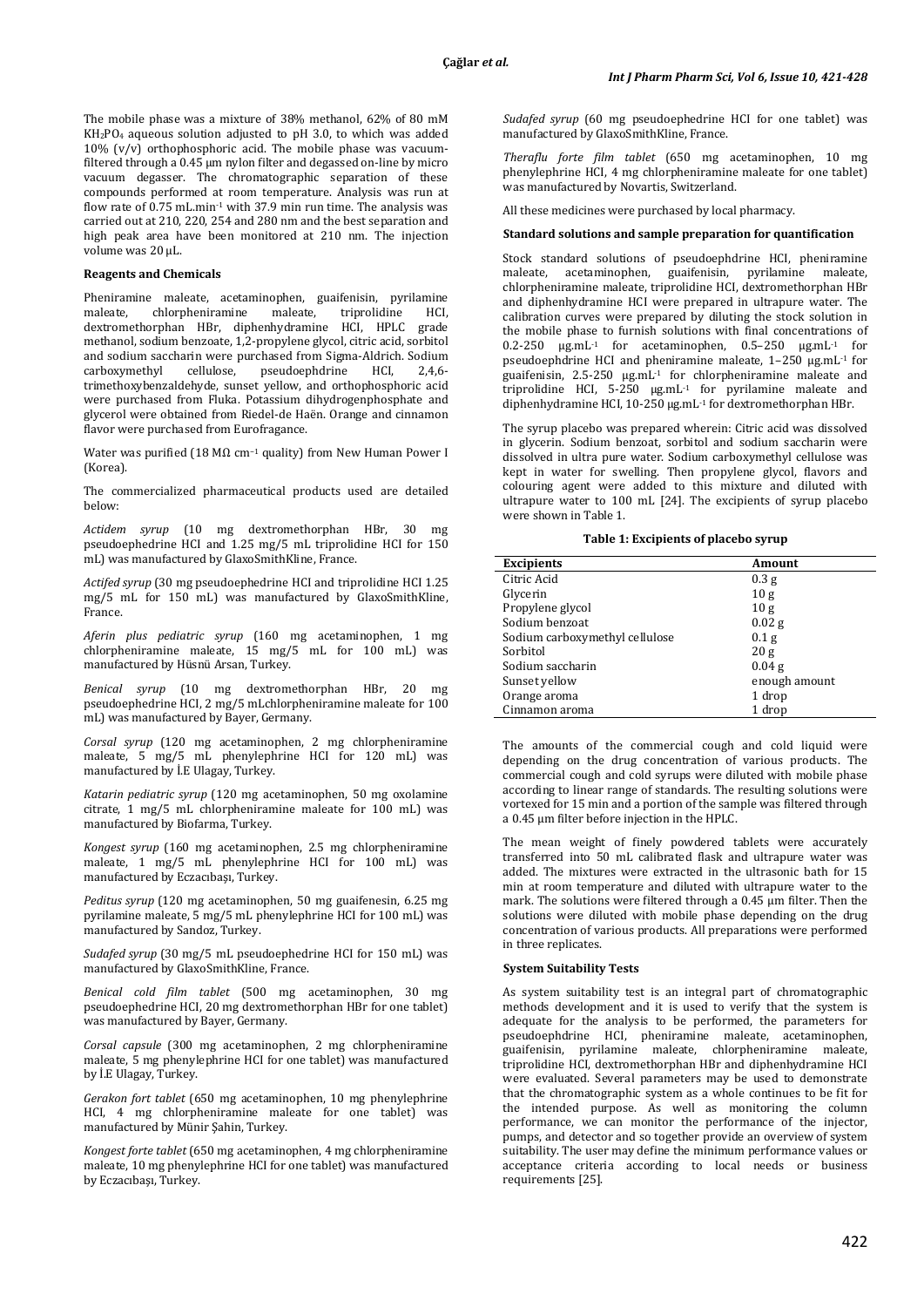System suitability test parameters were checked to ensure that the system was working correctly during the analysis [26]. Parameters which are typically used in suitability evaluations are capacity factor (k'), selectivity factor (α), resolution (R), number of theoretical plates (N) and tailing factor (T). For an optimum separation, capacity factor should be in the range of  $0.5 < k' < 10$ . A value of 1.5 for resolution implies a complete separation of two compounds. The number of theoretical plates must be higher than 2000. The calculated values of tailing factor should be in the range of  $0.5 \le T \le 2$ .

### **Validation**

A full validation of assay consisting of selectivity, linearity, lower limit of detection and quantitation (LOD and LOQ), intraday and interday accuracy and precision of the method was performed according to the ICH description [27].

#### **Selectivity**

Selectivity is the ability to assess unequivocally the analyte in the presence of components which may be expected to be present.

# **Linearity and Range**

The linearity of the assay was performed with a six point calibration curve prepared by diluting stock analyte solution in placebo syrup sample for five consecutive days. Six point calibration curves of each analyte were obtained by linear regression analysis.

The lowest concentration that can be quantified (LOQ) with acceptable accuracy and precision was evaluated at a signal-to-noise ratio of 10. Limit of detection (LOD) was evaluated at a signal-tonoise ratio of 3.

# **Accuracy and Precision**

The accuracy of the proposed procedure was evaluated by means of recovery experiments. Recoveries were calculated as peak area ratios of reference standard/analyte (spiked placebo) at different concentration.

The precision was expressed as relative standard deviation of a series of measurements. Three different concentrations of standard solutions were analyzed five consecutive days and five times within the same day.

#### **Forced Degradation Conditions**

Forced degradation studies was carried out to demonstrate that the method was stability indicating. Solutions were prepared containing each substance at working standard concentration. They were treated with the following conditions:

a) Acid conditions: Solutions were acidulated with 37% HCl to reach a final concentration of 0.1 M HCl and heated for 2 h and 8 h at  $80^{\circ}$ C, respectively.

b) Basic conditions: Solutions were treated with 1 M NaOH to reach a final concentration of 0.1 M NaOH and heated for 2 h and 8 h at 80<sup>o</sup>C, respectively.

c) Oxidation with H<sub>2</sub>O<sub>2</sub>: Solutions were treated with 3% (v/v) H<sub>2</sub>O<sub>2</sub> for 2 h and 8 h, respectively.

d) UV radiation: Solutions were exposed under a UV light at 254 nm during 35 h.

e) Thermal conditions: Solutions were heated for 2 h, 8 h and 24 h at  $60<sup>0</sup>C$  and  $80<sup>0</sup>C$ , respectively.

# **RESULTS AND DISCUSSION**

### **Method Optimization**

The first step of the study was the optimization of the chromatographic conditions. Various mobile phase combinations were tried initially to separate pseudoephdrine HCI, pheniramine maleate, acetaminophen, guaifenisin, pyrilamine maleate, chlorpheniramine maleate, triprolidine HCI, dextromethorphan HBr and diphenhydramine HCI on C18 column. The mixture of methanol





# **Fig. 1: Effect of methanol and phosphate buffer composition on separation of the mixture**

The effect of phosphate buffer concentration (20, 40, 60, 80 ve 100 mM ) on the retention time of mixture was investigated in methanolbuffer (38:62) mobile phase. The concentration of the phosphate buffer solution was chosen as 80 mM for optimum separation (Figure 2).



#### **Fig. 2: Effect of phosphate buffer concentration on separation of the mixture.**

In order to find suitable buffer pH, the effect of pH on retention and resolution was investigated over the range of 2.0 and 6.0, using 10%  $(v/v)$  ortho-phosphoric acid solution.  $pK_a$  values of these compounds are higher than 8. The changes in retention time as a function of pH result from changes in the ionization form of these solutes. Therefore, a pH value of 3.0 was selected because of optimum resolution. As shown in Figure 3, the resolution of all active compounds under the optimum conditions was adequate.







**Fig. 4: A typical chromatogram of standard active ingredients. 1, maleic acid; 2, acetaminophen; 3, pseudoephedrine HCI; 4, pheniramine maleate; 5, guaifenisin; 6, pyrilamine maleate; 7, 2,4,6-trimethoxybenzaldehyde; 8, chlorpheniramine maleate; 9, triprolidine HCI; 10, dextromethorphan HBr; 11, diphenhydramine HCI.**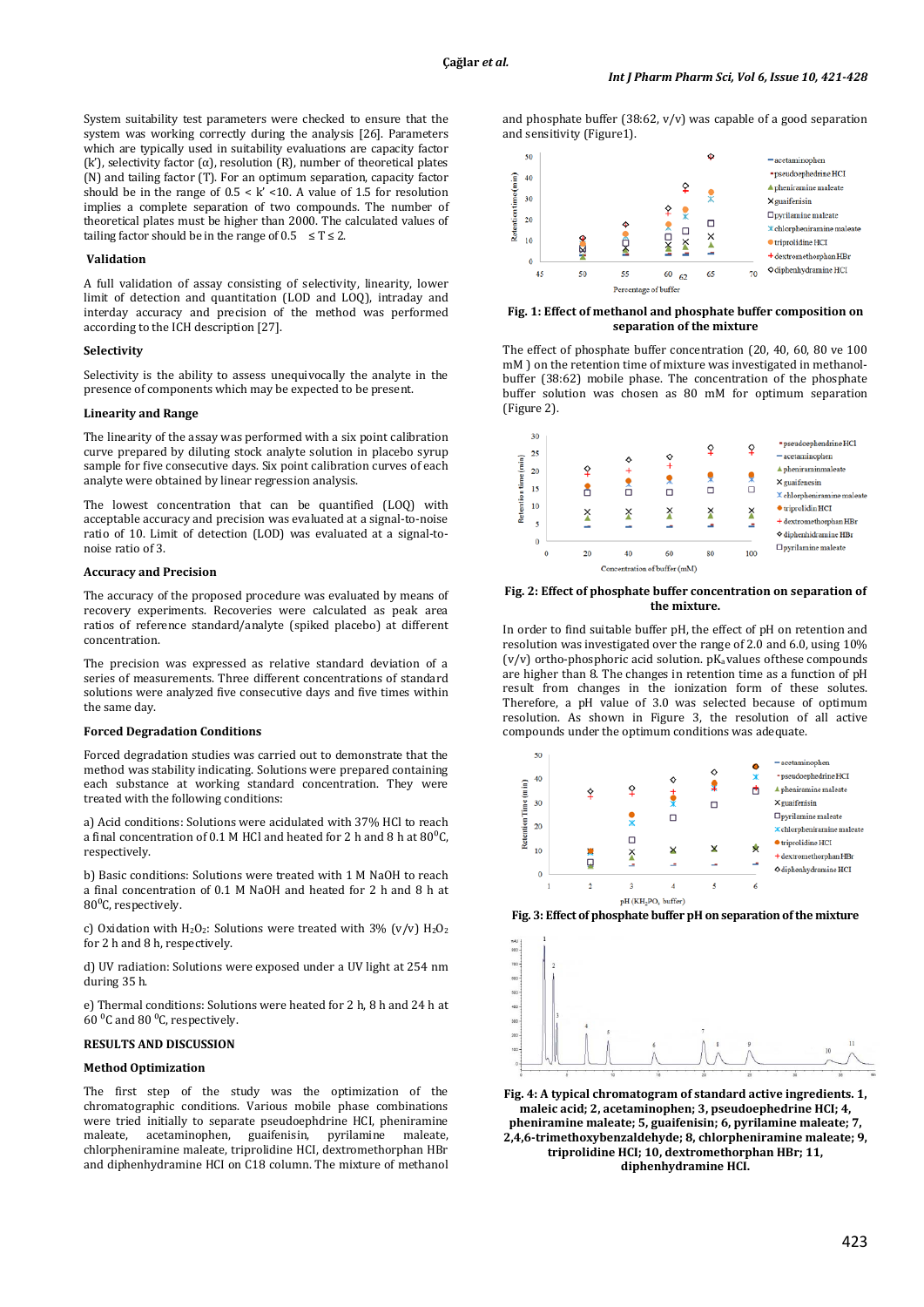# **Method Validation**

# **System suitability**

The important parameter to was  $2.319\pm 0.062$  min in the analysis. This was the time of KBr peak. The capacity factor (k') values were in the range of  $0.5 < k' < 10$  except dextromethorphan HBr and diphenhydramine HCI. The resolution value for separation of acetaminophen pseudoephedrine HCI was 1.3801 and dextromethorphan HBr and diphenhydramine HCI was 1.4995. The resolution values of other compounds were higher than 1.5. The therotical plate numbers of all compounds were higher than 2600 and the calculated tailing factors of them were obtained in the acceptable range of  $0.5 \leq T \leq 2$ .

# **Selectivity**

The representive chromatogram (Figure 5) of placebo solution constituted by excipient blend showed that there was no interfering peak in the retention times corresponding to the analytes. Therefore, the proposed method was considered to be selective.



**Fig. 5: Chromatogram of placebo solution, 1. citric acid; 2. sodium benzoate.**

#### **Linearity and Range**

To evaluate linearity of the method, six different concentrations of the nine analytes in the range of 0.2-250 mg mL-1 for acetaminophen, 0.5-250 mg mL-1 for pseudoephedrine HCI and pheniramine maleate, 1-250 mg mL-1 for guaifenisin, 5-250 mg mL-1 for pyrilamine maleate and diphenhydramine HCI, 2.5-250 mg mL-1 for chlorpheniramine maleate and triprolidine HCI, 10-250 mg mL-1for dextromethorphan HBr were analysed and the calibration curves for nine active compounds constructed under optimum conditions as the ratio of the peak areas of analysed subtance to internal standard against the concentration and the results are presented in Table 2.

The limit of detection (LOD) and limit of quantification (LOQ) of the method were determined by injecting progressively low concentrations of the standard solutions.

#### **Accuracy and Precision**

Accuracy was evaluated with recoveries obtained in the analysis of synthetic sample prepared in the placebo and compared with the corresponding standards. The results indicate good accuracy of the method for the simultaneous determination of the active compounds as revealed by mean recovery data. The results are given in Table 3. For evaluation of the precision estimates, intra-day and inter-day precision were performed for each active compound. The intra-day precision of the method was determined by preparing the standards of nine active compounds at three different concentration and values for each compounds were determined by five repeated analyses. Inter-day precision was check with the same concentration as intraday assay, and the determination of each active compound was repeated day by day during five days. The obtained results are shown in Table 3.

|  | Table 2: Linearity study results (n=5) |  |  |  |
|--|----------------------------------------|--|--|--|
|--|----------------------------------------|--|--|--|

|                          | Acetamin<br>ophen | Psudoephed<br>rine HCI | Pheniram<br>ine<br>Maleate | Guaifenisin   | Pyrilamine<br><b>Maleate</b> | Chlorphenira<br>mine Maleate | <b>Triprolidine</b><br>HCI | <b>Dextromethor</b><br>phan HBr | Diphenhydra<br>mine HCI |
|--------------------------|-------------------|------------------------|----------------------------|---------------|------------------------------|------------------------------|----------------------------|---------------------------------|-------------------------|
| Regression               | $v=0.3659$        | $v=0.3x+0.0$           | $v=0.3698$                 | $v = 0.2798x$ | $y=0.2236$                   | $v = 0.3101x -$              | $v=0.4438x+$               | $v = 0.2556x -$                 | $y=0.4565x-$            |
| equation                 | $x+0.0583$        | 134                    | x-0.0462                   | $+0.0225$     | x-0.0015                     | 0.0205                       | 0.0116                     | 0.0351                          | 0.0059                  |
| <b>Standard</b>          | 0.0222            | 0.0047                 | 0.0188                     | 0.0175        | 0.0011                       | 0.0092                       | 0.0162                     | 0.0046                          | 0.0243                  |
| error of                 |                   |                        |                            |               |                              |                              |                            |                                 |                         |
| intercept                |                   |                        |                            |               |                              |                              |                            |                                 |                         |
| <b>Standard</b>          | 0.0244            | 0.0071                 | 0.0099                     | 0.0162        | 0.0012                       | 0.0085                       | 0.0058                     | 0.0007                          | 0.0091                  |
| error of<br>slope        |                   |                        |                            |               |                              |                              |                            |                                 |                         |
| Correlation              | 0.9993            | 0.9997                 | 0.9993                     | 0.9991        | 0.9999                       | 0.9999                       | 0.9998                     | 0.9990                          | 0.9997                  |
| coefficient              |                   |                        |                            |               |                              |                              |                            |                                 |                         |
| (r)                      |                   |                        |                            |               |                              |                              |                            |                                 |                         |
| Linearity                | $0.2 - 250$       | $0.5 - 250$            | $0.5 - 250$                | 1-250         | $5 - 250$                    | $2.5 - 250$                  | 2.5-250                    | 10-250                          | $5 - 250$               |
| range                    |                   |                        |                            |               |                              |                              |                            |                                 |                         |
| $(mg L-1)$               |                   |                        |                            |               |                              |                              |                            |                                 |                         |
| <b>LOD</b>               | 0.1               | 0.1                    | 0.2                        | 0.2           | 0.2                          | 0.5                          | 0.75                       | 2.5                             | 0.75                    |
| $(mg L-1)$               |                   |                        |                            |               |                              |                              |                            |                                 |                         |
| <b>LOQ</b><br>$(mg L-1)$ | 0.3               | 0.5                    | 0.75                       | 1             | 5                            | 2.5                          | 2.5                        | 10                              | 5                       |

#### **Forced Degradation**

The drug substances was found almost stable in peroxide degradation. No degradation was seen in 3%  $H_2O_2$  at 80 °C up to 2 and 8 hours.

Under the acidic conditional at the end of 2h and 8 h, large amount of fall in active compounds peaks area was observed except guaifenisin.

Under the alkaline conditional at the end of 8 h, same active compounds peaks was disappeared.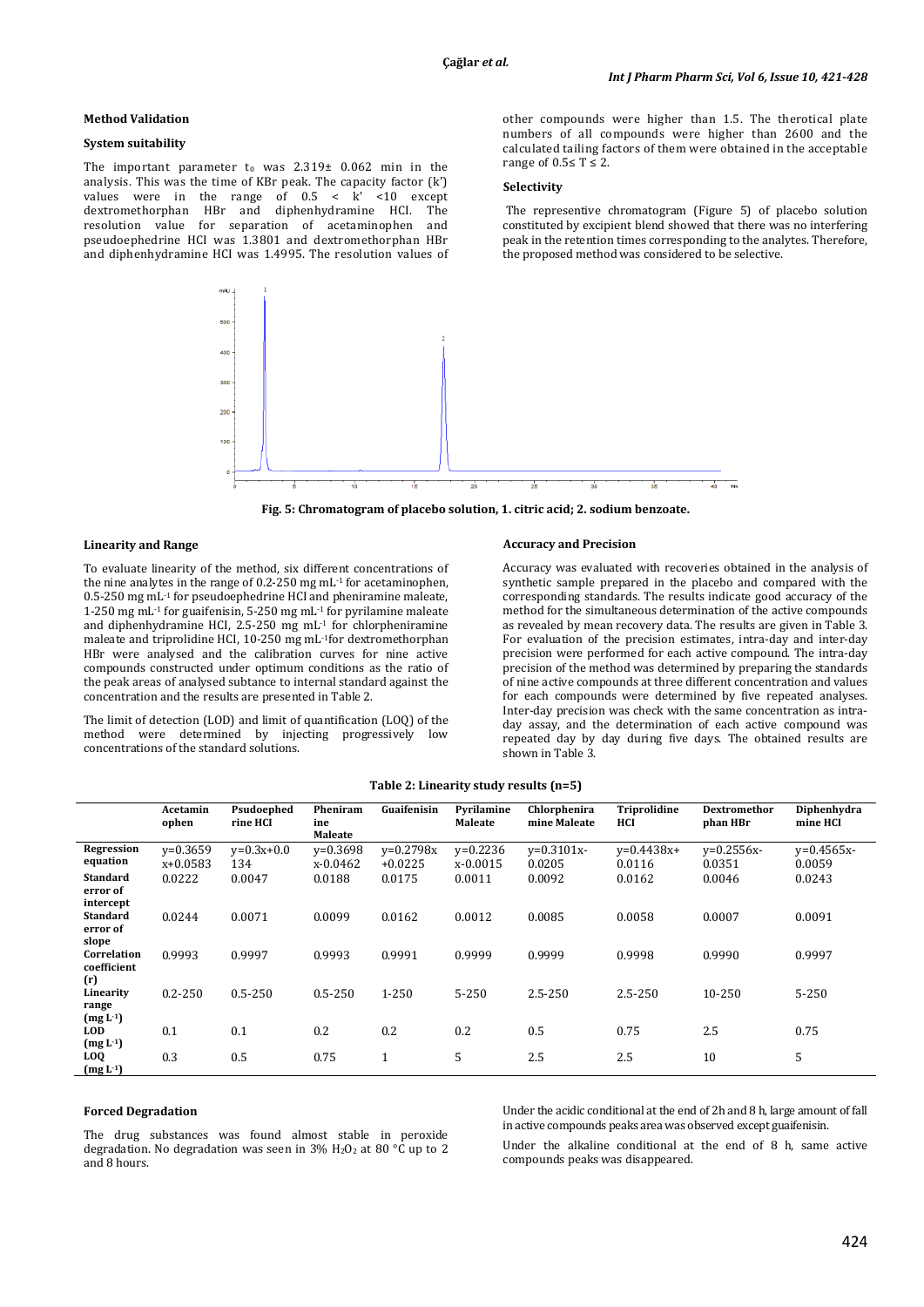For photo degradation studies, all standards solution exposed to UVlight for 35 h: in these condition no a large amount of fall in peaks area.

For thermal degradation studies, all standard solutions were heated for 2 h and 8 h at 60  $\degree$ C and 80  $\degree$ C, respectively: in these condition no a large amount of fall in peaks area.

The all results were given Table 4.

# **Analysis of samples**

Chromatograms of the some samples were shown below (Fig.6-12). The amount of each active compound was appointed using calibration curve method. The results demonstrate that the label claims of drugs close with obtained results which confirms the good accuracy of the proposed method (Table 5, Table 6).

|                   |            | Intra-day |                 | Inter-day |                 |
|-------------------|------------|-----------|-----------------|-----------|-----------------|
| Compound          | Added      | Precision | <b>Accuracy</b> | Precision | <b>Accuracy</b> |
|                   | $(mg L-1)$ | (RSD%)    | (Recovery%)     | (RSD%)    | (Recovery%)     |
| Acetaminophen     | 50         | 1.4420    | 101.6520        | 1.4658    | 101.9980        |
|                   | 100        | 0.6876    | 100.3878        | 0.6902    | 101.2141        |
|                   | 250        | 1.0201    | 100.5995        | 1.1025    | 102.3410        |
| Pseudoephedrine   | 50         | 3.3608    | 98.7927         | 3.7541    | 96.3060         |
| HCI               | 100        | 1.3449    | 100.0609        | 1.3457    | 100.2120        |
|                   | 250        | 0.3759    | 99.9519         | 0.3854    | 100.5387        |
| Pheniramine       | 50         | 2.3691    | 99.1892         | 2.3499    | 100.1165        |
| Maleate           | 100        | 1.2286    | 101.1458        | 1.2427    | 103.1933        |
|                   | 250        | 1.0122    | 99.4358         | 1.0065    | 100.0570        |
| Guaifenisin       | 50         | 0.9491    | 100.8194        | 0.9569    | 101.0235        |
|                   | 100        | 0.7833    | 100.2711        | 0.7854    | 100.3749        |
|                   | 250        | 2.2236    | 101.6682        | 2.5607    | 103.1516        |
| Pyrilamine        | 50         | 3.9870    | 101.2402        | 4.0364    | 103.0688        |
| Maleate           | 100        | 3.3658    | 100.8789        | 3.3954    | 101.0122        |
|                   | 250        | 3.9282    | 99.0023         | 3.8890    | 100.0521        |
| Chlorpheniramine  | 50         | 2.5739    | 101.8374        | 2.6212    | 102.056         |
| Maleate           | 100        | 0.5632    | 100.9189        | 0.5684    | 100.9465        |
|                   | 250        | 1.4962    | 101.3465        | 1.5163    | 102.9471        |
| Tripirolidine HCI | 50         | 2.2186    | 100.0368        | 2.9564    | 101.5857        |
|                   | 100        | 1.6736    | 102.1042        | 1.7089    | 103.2254        |
|                   | 250        | 2.0286    | 101.1976        | 2.6815    | 103.8761        |
| Dextromethorphan  | 50         | 2.0466    | 99.5917         | 2.9157    | 102.0081        |
| HBr               | 100        | 2.0346    | 101.4256        | 2.0636    | 101.9875        |
|                   | 250        | 1.2113    | 100.8714        | 1.2218    | 101.0159        |
| Diphenhydramine   | 50         | 1.1565    | 100.6600        | 1.1641    | 101.1572        |
| HCI               | 100        | 0.4162    | 100.2087        | 0.4170    | 100.8704        |
|                   | 250        | 0.4766    | 99.4162         | 0.4738    | 99.9141         |

### **Table 4: The results of stress tests**

|                         | $Recovery$ (%) <sup>a</sup>               |             |                                        |                |                |                                  |             |                   |                      |                |                |                   |             |
|-------------------------|-------------------------------------------|-------------|----------------------------------------|----------------|----------------|----------------------------------|-------------|-------------------|----------------------|----------------|----------------|-------------------|-------------|
|                         | HCI <sup>b</sup><br>$H_2O_2$ <sup>b</sup> |             | NaOH <sup>b</sup><br><b>Photolitic</b> |                |                | Thermal Degredation <sup>b</sup> |             |                   |                      |                |                |                   |             |
|                         |                                           |             |                                        |                |                | Degradationb                     |             |                   |                      |                |                |                   |             |
|                         | 2 <sub>h</sub>                            | 8 h 80      | 2 <sub>h</sub>                         | 8 h            | 2 h            | 8 h                              | UV Lamp35 h | 2 h               | 8 h                  | 24h            | 2 <sub>h</sub> | 8h                | 24 h        |
|                         | $80^{\circ}$ C                            | $\rm ^{o}C$ | 80<br>°C                               | $80\text{ °C}$ | $80^{\circ}$ C | 80<br>$^0C$                      |             | 60<br>$\rm ^{0}C$ | 60<br><sup>o</sup> C | $60^{\circ}$ C | $80^{\circ}$ C | 80<br>$\rm ^{o}C$ | 80<br>$^0C$ |
| Acetaminophen           | 56.12                                     | $\Omega$    | 99.5                                   | 86.3           | 53.8           | $\Omega$                         | 94.5        | 99.1              | 98.6                 | 98.7           | 98.9           | 96.6              | 97.3        |
| Pseudoephedrine HCI     | 73.07                                     | 65.8        | 97.3                                   | 95.6           | 80.5           | 74.6                             | 91.1        | 98.9              | 97.3                 | 96.9           | 98.3           | 96.5              | 95.9        |
| Pheniramine Maleate     | Poor                                      | Poor        | 93.1                                   | 84.3           | 70.9           | 57.2                             | 72.7        | 96.5              | 95.7                 | 89.1           | 94.1           | 88.2              | 85.4        |
|                         | peak                                      | peak        |                                        |                |                |                                  |             |                   |                      |                |                |                   |             |
|                         | shape                                     | shape       |                                        |                |                |                                  |             |                   |                      |                |                |                   |             |
| Guaifenisin             | 94.1                                      | 91.9        | 98.2                                   | 95.7           | 83.5           | 63.8                             | 90.5        | 99.8              | 99.2                 | 98.6           | 99.3           | 98.9              | 98.0        |
| Pyrilamine Maleate      | 76.7                                      | 36.3        | 89.9                                   | 86.2           | 46.8           | 0                                | 74.4        | 96.8              | 95.2                 | 89.7           | 89.2           | 85.9              | 82.9        |
| ChlorpheniramineMaleate | 90.4                                      | 78.2        | 94.7                                   | 75.9           | 54.9           | 20.9                             | 54.3        | 95.8              | 94.3                 | 90.1           | 93.5           | 90.5              | 87.3        |
| Triprolidine HCI        | 81.1                                      | 71.7        | 90.4                                   | 79.4           | 23.3           | 0                                | 82.0        | 95.1              | 93.0                 | 89.4           | 92.4           | 88.7              | 85.8        |
| Dextromethorphan HBr    | 84.7                                      | 63.9        | 98.8                                   | 92.7           | 93.0           | 36.4                             | 71.5        | 99.2              | 98.5                 | 96.5           | 98.8           | 96.1              | 92.7        |
| DiphenhydramineHCI      | 18.9                                      | 6.6         | 97.5                                   | 85.9           | 30.3           | 0                                | 72.5        | 99.5              | 97.6                 | 88.7           | 98.6           | 90.8              | 87.2        |

<sup>a</sup>Recovery(%) = [(mg.mL<sup>-1</sup>) after stres/(mg.mL<sup>-1</sup>) initial analyze] x 100; <sup>b</sup>Stress conditions



**Fig. 6: The chromatogram belongs to corsal syrup, 1, acetaminophen; 2, sodium benzoate; 3, ISTD; 4, chlorpheniramine maleate.**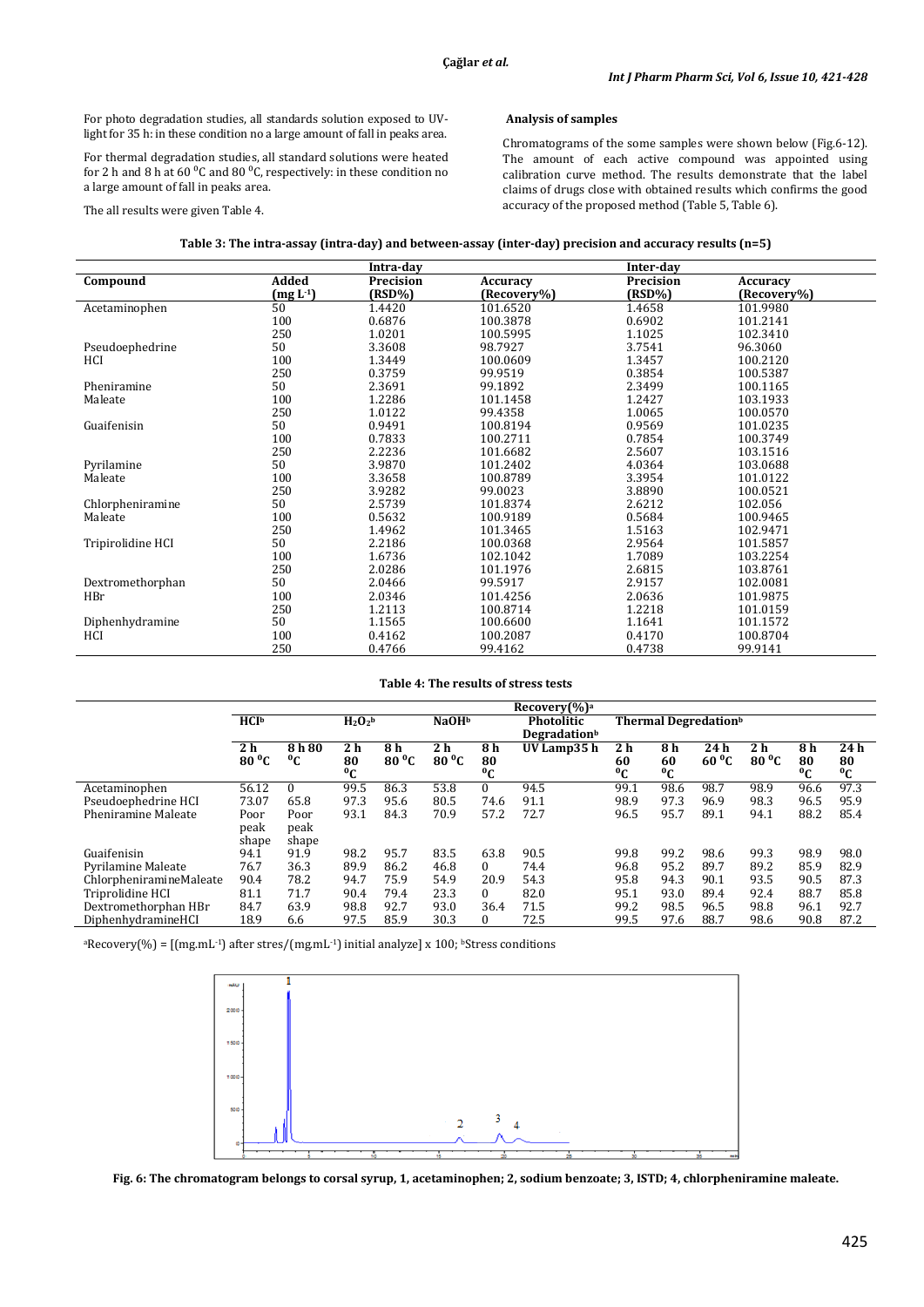

**Fig. 7: The chromatogram belongs to actidem syrup, 1, pseudoephedrine HCI; 2, sodium benzoate; 3, ISTD; 4, triprolidine HCI; 5, dextromethorphan HBr.**



**Fig. 8: The chromatogram belongs to actifed syrup, 1, pseudoephedrine HCI; 2, sodium benzoate; 3, ISTD; 4, triprolidine HCI**



**Fig. 9: The chromatogram belongs to aferin syrup, 1, acetaminophen; 2, pseudoephedrine HCI; 3, sodium benzoate; 4, ISTD; 5, chlorpheniramine maleate.**



**Fig. 10: The chromatogram belongs to benical syrup, 1, pseudoephedrine HCI; 2, sodium benzoate; 3, ISTD; 4, chlorpheniramine maleate; 5, dextromethorphan HBr.**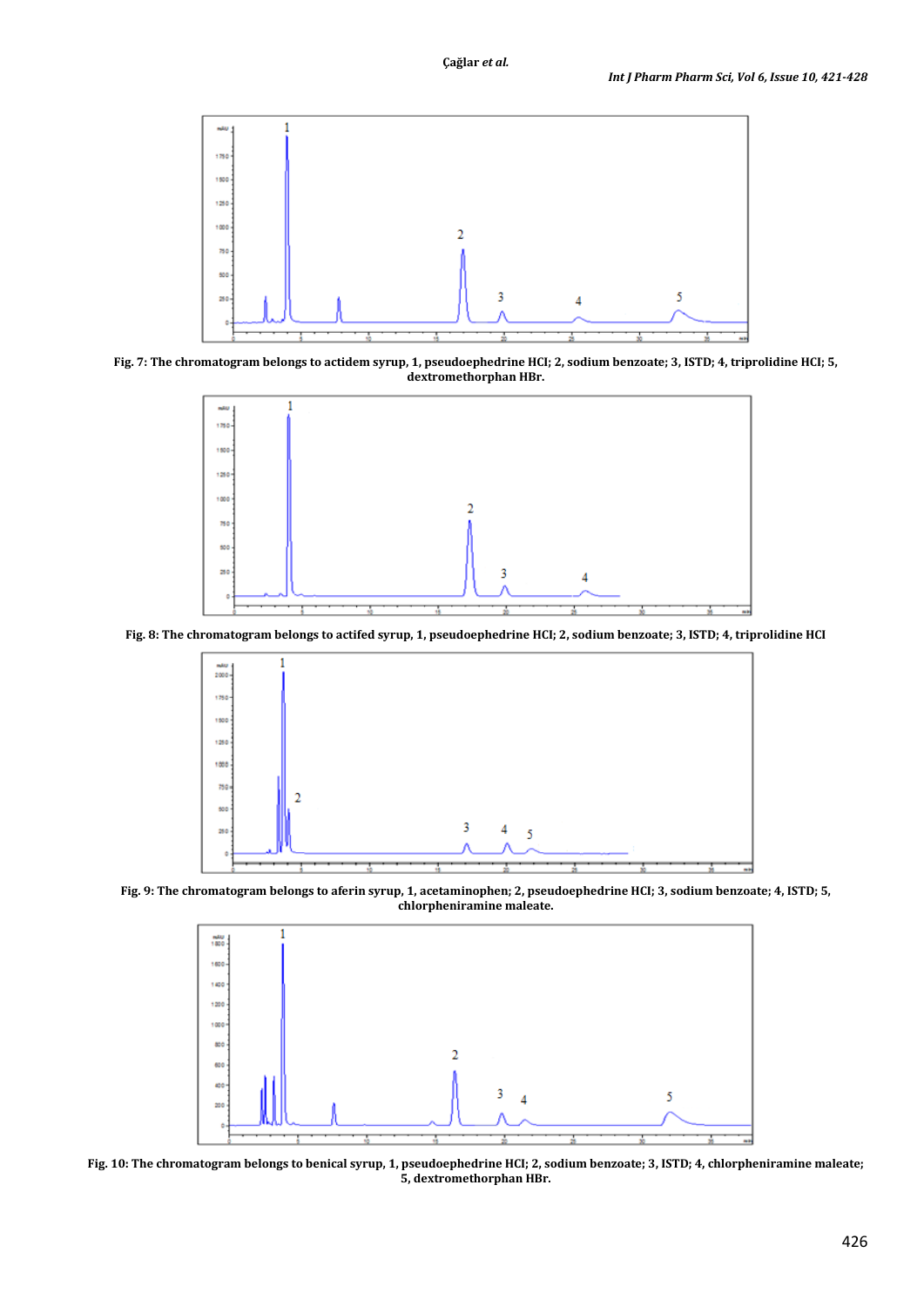

**Fig. 11: The chromatogram belong to peditus syrup, 1, acetaminophen; 2, guaifenisin; 3, pyrilamine maleate; 4, sodium benzoate; 5, ISTD.**



**Fig. 12: The chromatogram belongs to kongest tablet, 1, acetaminophen; 2, ISTD; 3, chlorpheniramine maleate.**

| <b>Samples</b> | Compounds                | Labeled Amount | <b>Found Amount±SD</b> | <b>Relative error</b> |
|----------------|--------------------------|----------------|------------------------|-----------------------|
|                |                          | $(mg.L^{-1})$  | $(mg.L^{-1})$          | $(\%)$                |
| Actidem        | Pseudoephedrine HCI      | 6000           | $5961.2 \pm 1.9$       | $-0.65$               |
|                | Triprolidine HCl         | 250            | $250.9 \pm 2.6$        | $+0.36$               |
|                | Dextrrmethorphan HBr     | 2000           | 2016.1±3.9             | $+0.81$               |
| Actifed        | Pseudoephedrine HCI      | 6000           | $6275.6 \pm 3.5$       | $+4.59$               |
|                | Triprolidine HCl         | 250            | $251.8 \pm 4.3$        | $+0.72$               |
| Aferin         | Acetaminophen            | 32000          | 32351.2±3.7            | $+1.10$               |
|                | Pseudoephedrine HCI      | 3000           | $3072.8 \pm 1.9$       | $+2.43$               |
|                | Chlorpheniramine maleate | 200            | $207.41 \pm 1.2$       | $+3.71$               |
| Benical        | Pseudoephedrine HCI      | 4000           | $4021.8 \pm 1.9$       | $+0.55$               |
|                | Chlorpheniramine maleate | 400            | $398.5 \pm 4.9$        | $-0.38$               |
|                | Dextromethorphan HBr     | 2000           | $2076.5 \pm 3.9$       | $+3.83$               |
| Corsal         | Acetaminophen            | 24000          | 24067.8±0.9            | $+0.28$               |
|                | Chlorpheniramine maleate | 400            | $402.6 \pm 1.7$        | $+0.65$               |
| Katarin        | Acetaminophen            | 24000          | 24982.4±0.3            | $+4.09$               |
|                | Chlorpheniramine maleate | 200            | $216.4 \pm 3.4$        | $+8.20$               |
| Kongest        | Acetaminophen            | 32000          | 32842.3±6.1            | $+2.63$               |
|                | Chlorpheniramine maleate | 500            | $501.55 \pm 0.9$       | $+0.31$               |
| Peditus        | Acetaminophen            | 24000          | 24412.4±6.1            | $+1.72$               |
|                | Guaifenisin              | 10000          | $10690.3 \pm 3.1$      | $+6.90$               |
|                | Pyrilamine maleate       | 1250           | 1254.4±3.01            | $+0.35$               |
| Sudafed        | Pseudoephedrine HCI      | 6000           | $6003.1 \pm 2.1$       | $+0.05$               |

**Table 5: Content of commercial cough syrup with respect to label amount claimed**

**Table 6: Content of commercial cough tablet with respect to label amount claimed.**

| <b>Samples</b> | Compounds                | <b>Labeled Amount</b> | <b>Found Amount±SD</b> | <b>Relative error</b> |
|----------------|--------------------------|-----------------------|------------------------|-----------------------|
|                |                          | $(mg.L^{-1})$         | $(mg.L^{-1})$          | (%)                   |
| Benical        | Acetaminophen            | 10000                 | 10010.7±1.25           | $+0.11$               |
|                | Pseudoephedrine HCI      | 600                   | $600.2 \pm 1.62$       | $+0.33$               |
|                | Dextromethorphan HBr     | 400                   | $397.9 \pm 1.38$       | $-0.53$               |
| Corsal         | Acetaminophen            | 6000                  | 5993.0±0.98            | $-0.12$               |
|                | Chlorpheniramine maleate | 40                    | $40.1 \pm 0.71$        | $+0.25$               |
| Gerakon        | Acetaminophen            | 13000                 | 13080.1±2.21           | $+0.62$               |
|                | Chlorpheniramine maleate | 80                    | $79.8 \pm 2.76$        | $-0.25$               |
| Kongest        | Acetaminophen            | 6000                  | $6016.6 \pm 1.45$      | $+0.28$               |
|                | Chlorpheniramine maleate | 40                    | $40.67 \pm 1.92$       | $+1.67$               |
| Theraflu       | Acetaminophen            | 13000                 | 13049.7±1.51           | $+0.38$               |
|                | Chlorpheniramine maleate | 80                    | $80.1 \pm 1.27$        | $+0.18$               |
| Sudafed        | Pseudoephedrine HCI      | 1200                  | 1205.6±1.78            | $+0.47$               |